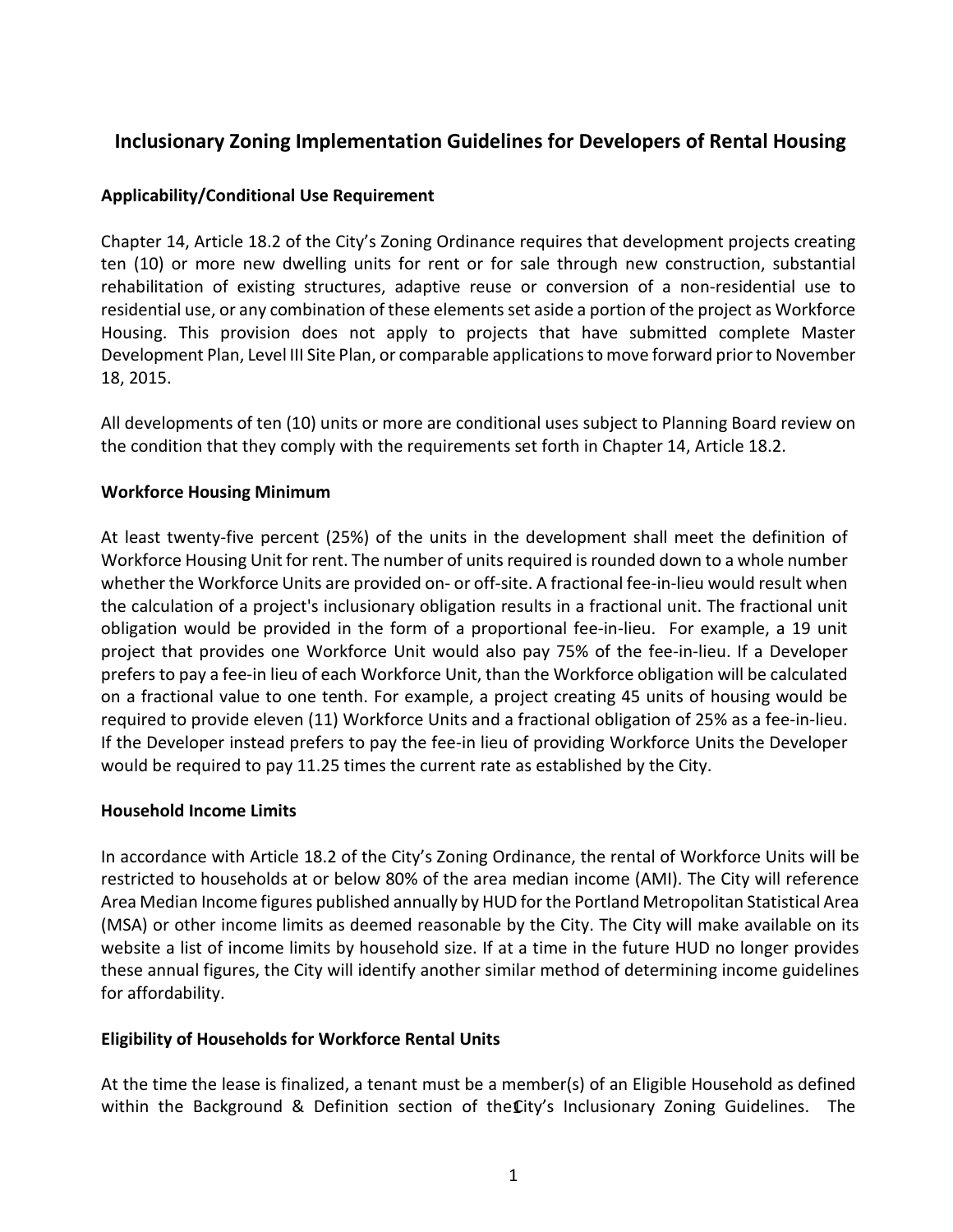Household must occupy the Workforce Rental Unit (Workforce Unit) as its primary residence.

Household size/composition upon the unit's rental should be appropriate to the size of the unit as outlined in the charts below. For the qualification of households by unit size, the head of the household and spouse/partner are assumed to share a bedroom. Two children, whose ages are not excessively disparate, may share a bedroom. Legal custody is required for households including one or more minor children. A household that consists of a pregnant woman will be treated as a two people for income and household size determinations. On average, there will be no fewer than one, nor more than two persons per bedroom.

The City will consider households eligible based on their gross income. The City will use a process similar to what HUD recommends for the HOME program to determine gross income or another method as deemed reasonable by the City. The Owner or their representative will collect and compile all of the relevant paperwork needed to assess a household's eligibility.

Verification will require sufficient proof of household size and income in the form of official tax statements, W-2 forms, pay stubs, credit reports, bank statements, birth certificates, and any other reasonable documents requested by the City or Owner to aid in their efforts to verify whether or not a household is eligible. The City may request additional information as needed. The City shall have the final approval of whether or not a household meets the income or size requirements of each Workforce Unit prior to the signing of the lease.

The chart below indicates the minimum household size for each unit type based on bedroom count.

|                                                              | Studio/One-<br><b>Bed</b> | Two-Bed | <b>Three-Bed</b> | <b>Four-Bed</b> |
|--------------------------------------------------------------|---------------------------|---------|------------------|-----------------|
| <b>Minimum</b><br><b>Household Size</b><br><b>By Bedroom</b> |                           |         |                  | д               |

Workforce Units will also be subject to maximum household sizes based on bedroom counts. The following chart outlines the maximum persons allowable per bedroom assuming the occupants meet all other requirements related to qualifications for determining a household such as age of children sharing bedrooms.

|                       | Studio/One-<br><b>Bed</b> | Two-Bed | <b>Three-Bed</b> | <b>Four-Bed</b> |
|-----------------------|---------------------------|---------|------------------|-----------------|
| Maximum               |                           |         |                  |                 |
| <b>Household Size</b> |                           |         |                  |                 |
| <b>By Bedroom</b>     |                           |         |                  |                 |

Eligible Households may not qualify if at the time of application any member of the household owns residential real estate.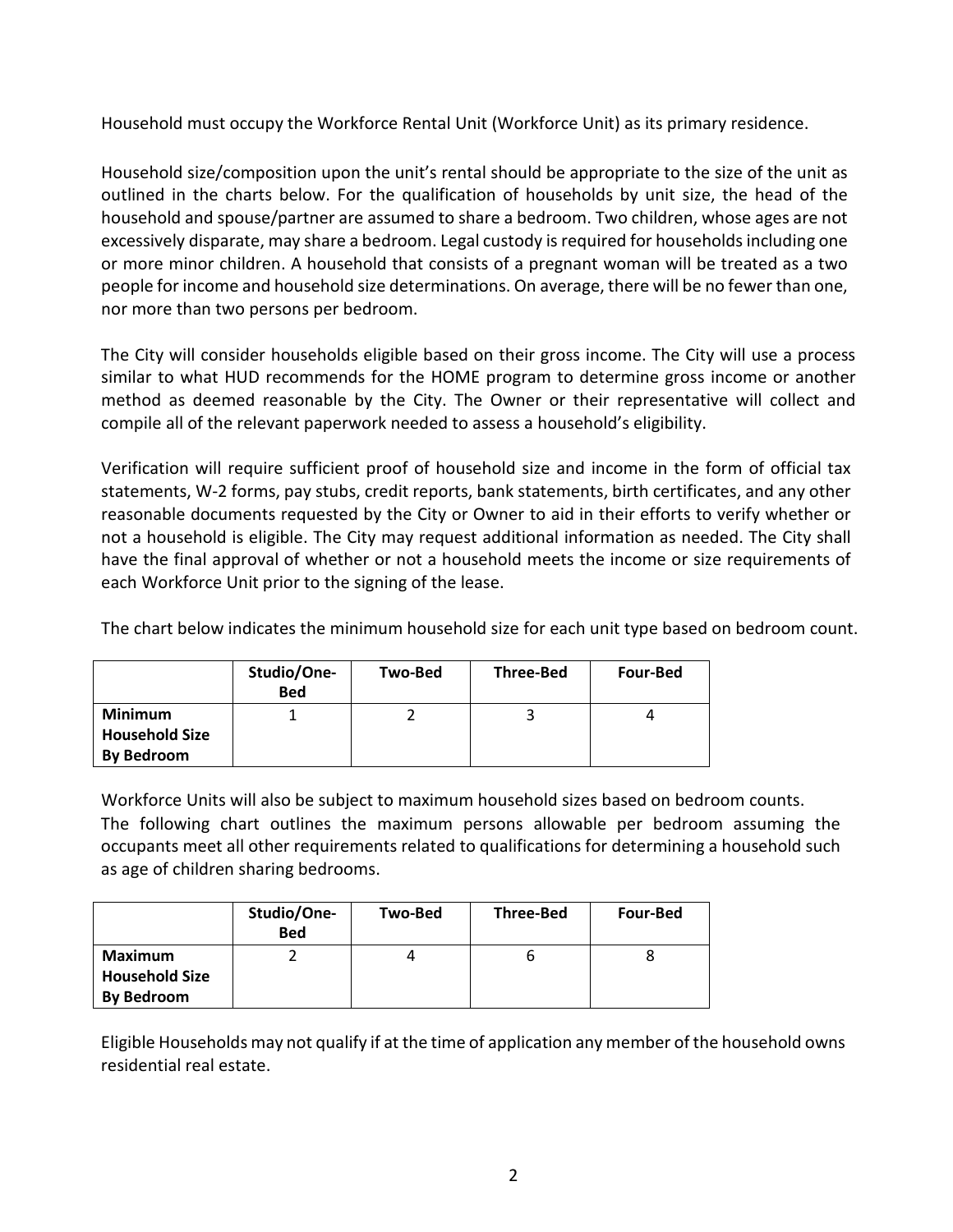The City reserves the right to perform an asset test to help determine a household's income. This may include making certain assumptions about the average returns that would be reasonable to expect from certain investments including stocks, bonds, annuities, mutual funds, dividends, trusts, money market accounts, certificates of deposit (CD's) or other financial instruments. The City may request documentation for the three most recent years to help determine a household's income.

The City reserves the right to place an asset limitation test for eligibility.

If Owners find it difficult to rent a Workforce Unit to an Eligible Household who meets the established minimum size requirements they may ask for approval in writing from the City to rent the unit in this singular instance to an Eligible Household smaller than the minimum household size described herein. Reasonable marketing efforts to find Eligible Households of a qualified size should be taken for at least 30 days prior to the City granting a household minimum size waiver. The waiver is only for a single applicant and that household's recertification. Rent shall be calculated based on this smaller household size. Once the Workforce Unit is vacant, minimum household sizes shall apply to future tenants. The City shall determine if the efforts of the owner to rent the unit to an appropriately sized household have been reasonable. Under no circumstances will households be allowed to exceed the maximum household size.

## **Primary Residence**

At the time of occupancy, the Workforce Unit must be the Eligible Household's primary residence. The Unit may not be rented out for short or long term periods to other households.

A household must notify the City if it is absent from the Workforce Unit for 30 days in any 45-day period. If the Household is absent from the Unit for a period exceeding 60 days in one consecutive 365 day period for reasons other than work obligations, health, or emergency reasons than the Household's eligibility will be terminated and their lease shall not be renewed.

Where absences in excess of the above limitation are caused by work obligations, or health reasons or other emergency, the City may require verification of the reasons for the tenants' absence. Households must comply with such requests for verification work, health, or emergency reasons or their lease will not be renewed. For the purposes of this section, incarceration does not constitute a health or other emergency justifying prolonged absence from the home.

## **Determination of Affordable Monthly Rent**

In accordance with Article 18.2, rental of Workforce Units will be restricted to households with income at or below 80% of the Area Median Income (AMI). When determining income eligibility, the City will reference income limits and/or in the AMI figures published annually by HUD for the Portland Metropolitan Statistical Area. The City will make available on its website a list of income limits by household size. If at a time in the future HUD no longer provides these annual figures, the City will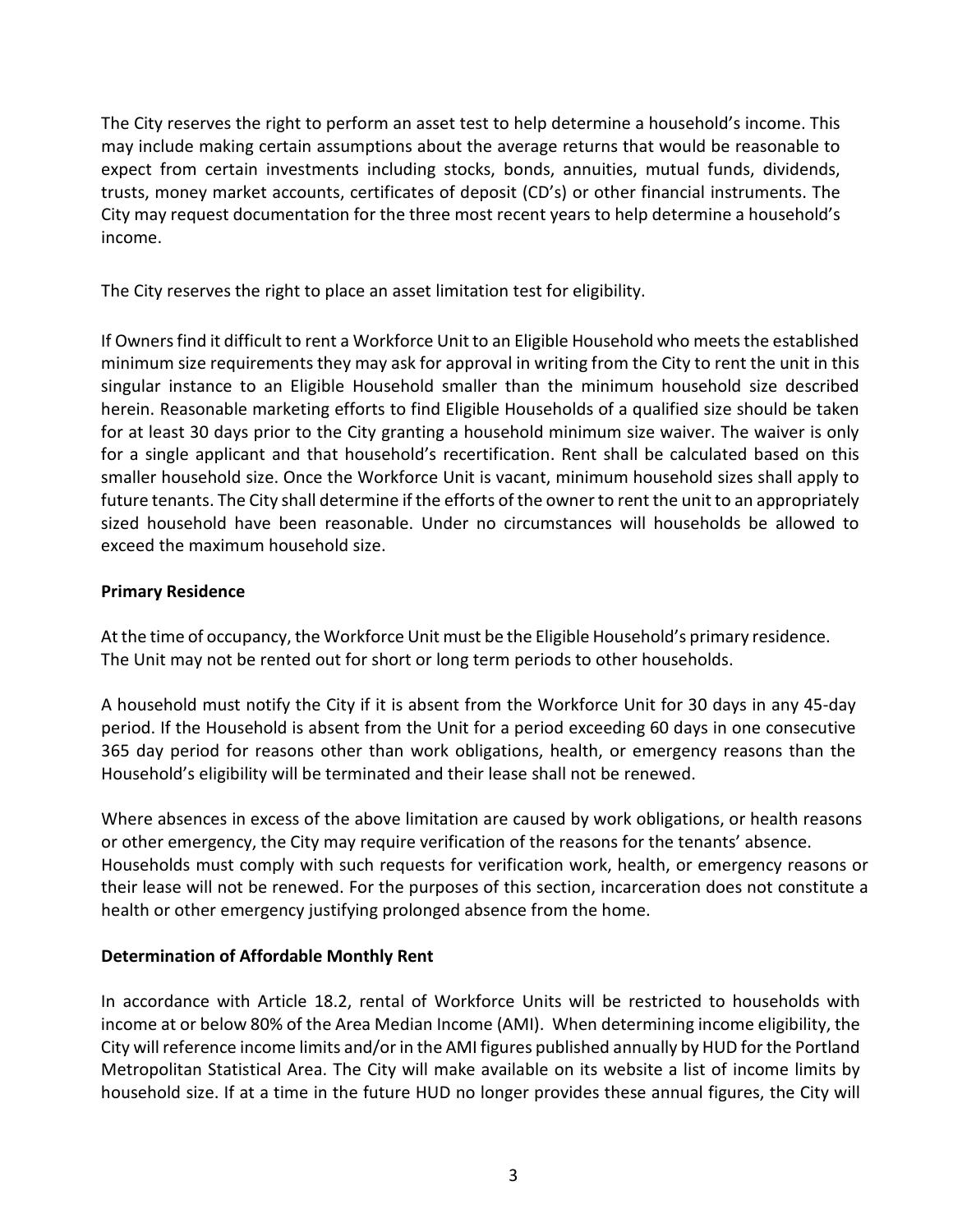identify another similar method of determining income guidelines for affordability.

To maintain consistency of Workforce Units within the City, rents will be based on the minimum household size per bedroom rather than the income level of a particular applicant. For example, the minimum household size for a two-bedroom Workforce Unit is two (2) persons. The income of a two (2) person household will be used to calculate the maximum allowable monthly rent but a family of four (4) would still be eligible to live in the unit assuming they meet the income restrictions for a four

(4) person household. To calculate the maximum allowable rent of a Workforce Unit the City will take 30% gross income per month of the minimum household size allowed per bedroom less utilities. By factoring utilities, the formula accounts the maximum amount an Eligible Household could afford to devote to housing related expenses. The formula to calculate maximum allowable Workforce Rents is as follows:

# *0.30 X (annual income based on minimum household size / 12) less utilities = Workforce Rent*

To determine the maximum allowable rent for studio Workforce Units the City will calculate 85% of the allowable housing related expenses for an Eligible Household using the following formula:

# *0.30 X ((annual income based on minimum household size / 12) X 0.85) less utilities = Workforce Studio Rent*

Owners may choose to include some or all utilities within the total rent. Utilities that effect rent calculations include electricity, heat, hot water, cooking energy, sewer, water, and trash collection. For all utilities listed that are not included by the Owner in the rent the City shall make reasonable assumptions based on a Unit's bedroom count as to the monthly cost of each utility. To determine what is reasonable the City may utilize the figures estimated by HUD and distributed through the Portland Housing Authority annually for similar utility allowances based on a unit's bedroom count. The City shall reserve the right to determine a different metric should these figures from HUD at any point be unavailable or a better metric be determined.

The Owner may request first, last, and security deposit from applicants. These three expenses shall not exceed the value of one month of rent and together shall not exceed three months of rent.

Households may choose to pay for on-site parking but shall not be required to pay separately for this amenity. If the Owner requires a parking spot(s) be leased with the Workforce Unit and charges a separate fee than parking may be counted similarly to the utilities above and shall be subtracted from housing related expenses for calculating the maximum allowable rent.

Owners may not rent to household's utilizing other rental subsidies such as vouchers without the City's approval and never shall the total rent paid be in excess of the allowable Workforce Unit rent for a determined bedroom size.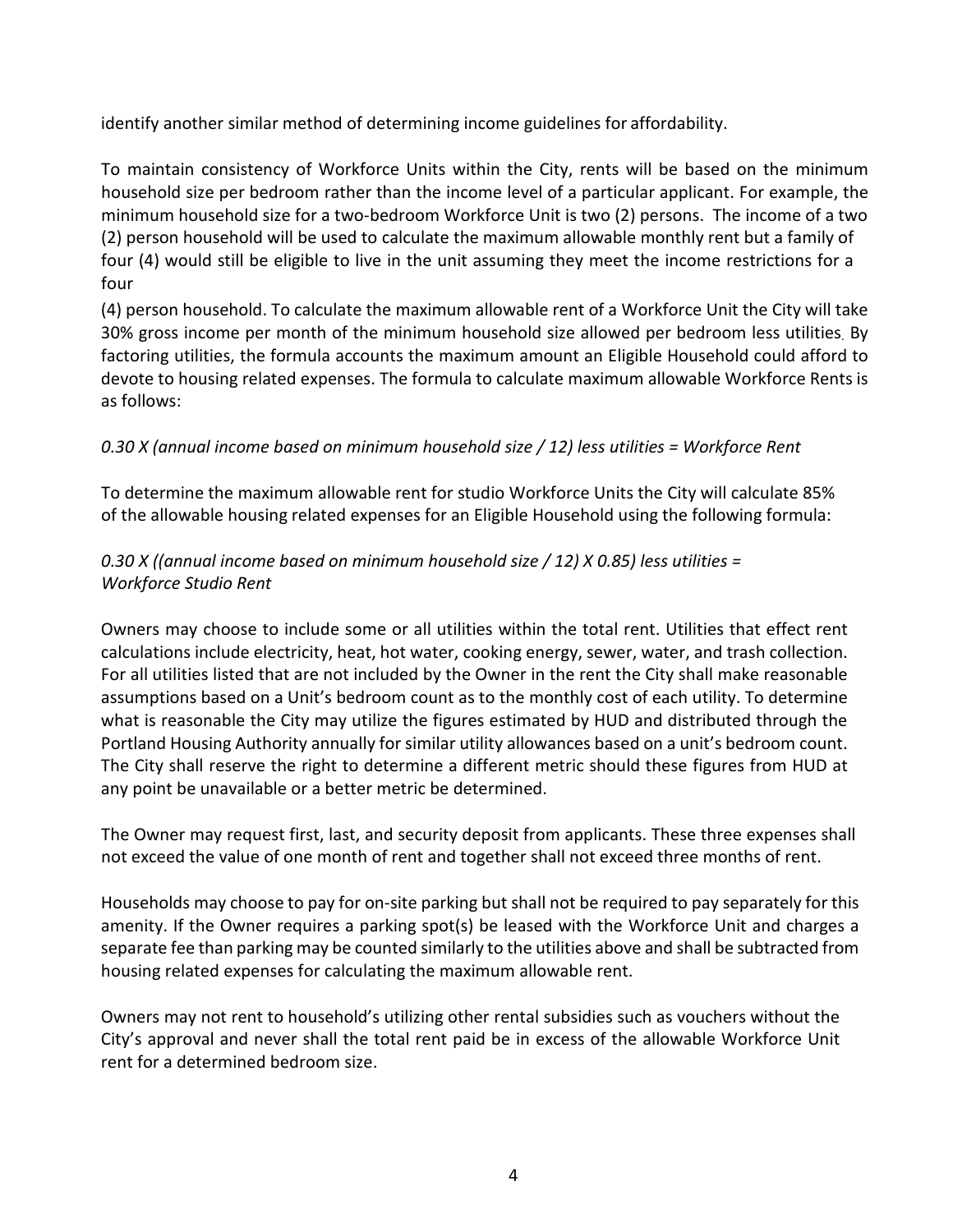### **Phasing**

Projects shall not be segmented or phased to avoid compliance with these provisions. In cases where projects are completed in phases, Workforce Units shall be provided in proportion to the development of market rate units unless otherwise permitted through regulations.

#### **Integration of Units**

Workforce Units are encouraged to be integrated with the rest of the development, should use a common entrance, and should provide no indications from common areas that these units are Workforce Housing Units.

#### **Size and Bedroom Count**

Workforce Units need not be the same size as other units in the development but the number of bedrooms in such units, either on- or off-site, shall be ten percent (10%) of the total number of bedrooms in the development. For the purposes of this section, every 400 square feet in a market rate unit will count as a bedroom if the actual number of bedrooms in the unit is lower.

#### **Interior Standards**

The design, quality, and materials of Workforce Units interiors need not be the same as market rate units. However, the Workforce Units may not be strategically designed to avoid offering basic amenities similar to what are included in the market rate units such as the following:

#### Kitchen

| Refrigerator                                                   |
|----------------------------------------------------------------|
| Stove or separate cook top and oven                            |
| Sink Disposal                                                  |
| Cabinets                                                       |
| Range                                                          |
| Hood                                                           |
| Microwave (if provided in market rate units)                   |
| Washer Dryer (if provided in market rate units)                |
| Countertop: Minimum Counter Space not including sink and stove |
| Studio - 4 linear feet                                         |
| $1BR - 6$ linear feet                                          |
| $2BR - 8$ linear feet                                          |
| 3BR - 10 linear feet                                           |
| <b>Bathroom</b>                                                |
| Sink                                                           |
| Shower                                                         |
| Toilet                                                         |
| Shower Curtain Rod or Shower Door                              |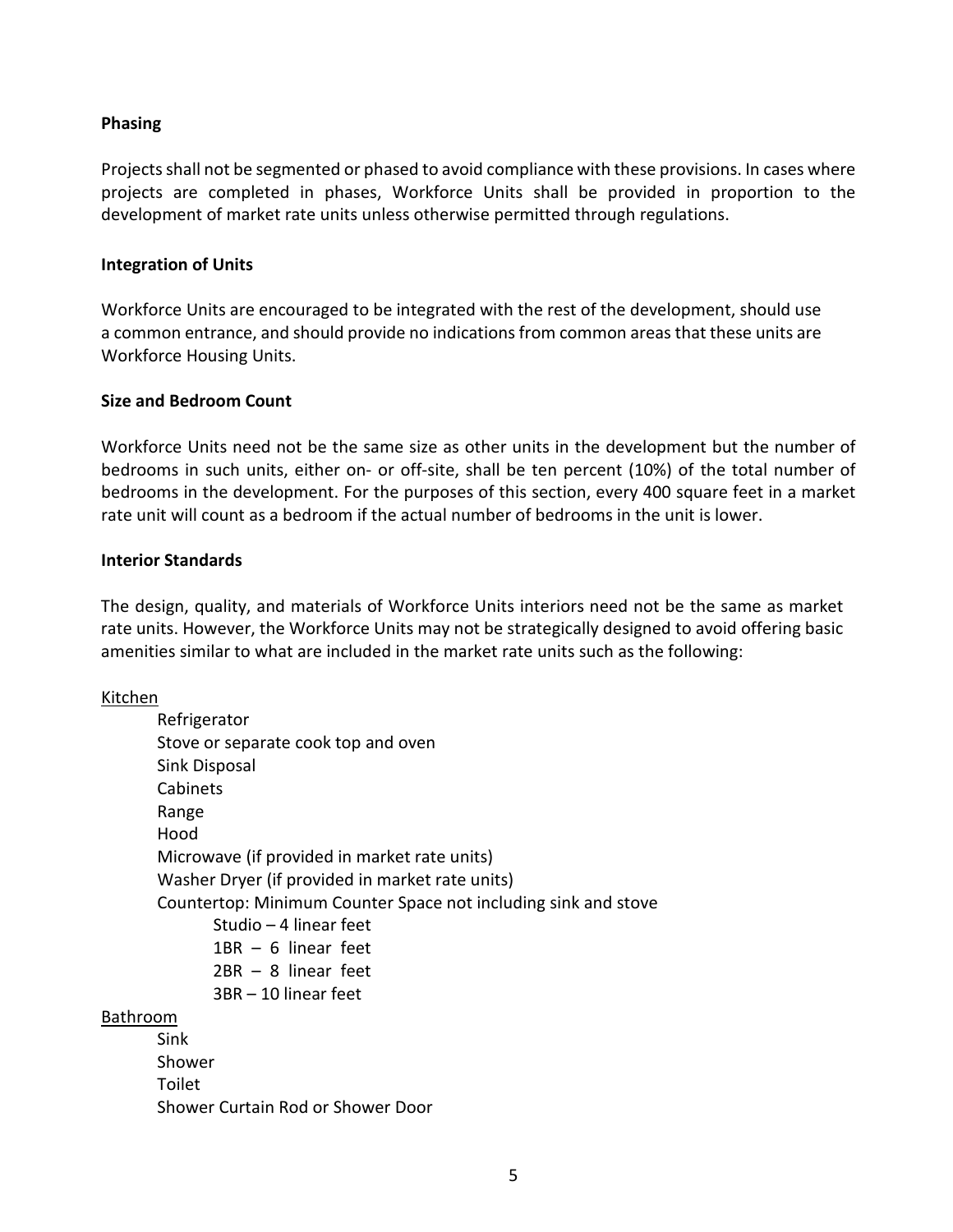Medicine Cabinet with Mirror or other storage space with a separate mirror

Flooring

All living space and storage areas shall have a finished floor. The Workforce Units should have the same or comparable floor finishes to the market rate units. However, in order to promote respiratory health, living and dining areas and at least one bedroom should have a surface other than carpet.

Closets

All units shall have adequate storage (including common space storage if provided to the market rate units)

All bedrooms shall have at least one closet including at least one closet for a studio All closets shall have a shelf and pole

### **Public Funding Sources**

Projects that propose greater levels of affordability than what is required in Article 18.2 in terms of income levels, term of affordability, or number of units may be eligible for some financial resources through the City at the City's discretion.

### **Tax Increment Financing Eligibility**

If at least thirty-three percent (33%) of the units in a development are Workforce Units, the development is eligible to request subsidy funding through an Affordable Housing Tax Increment Financing (TIF) deal, subject to City Council approval.

## **Affordable Housing Agreement**

The Owner will be required to sign and record in the Cumberland County Registry of Deeds an Affordable Housing Agreement (AHA) with the City and to include the affordability restrictions as a covenant in the project's deed(s). The Affordable Housing Agreement shall be referenced directly in the property's deed unless prohibited by federal, state, or local law. In order to guarantee affordability, this recorded covenant will limit increases in rent according to the calculation defined by the City and the Eligible Household requirements as they relate to increases in median income. It will limit the incomes of subsequent tenants to the same income limits initially applied.

#### **Minimum Term of Affordability**

The term of affordability for the required Workforce Units provided shall be defined as follows:

| <b>Percentage of Workforce Units Provided</b> | <b>Minimum Term of Affordability</b> |
|-----------------------------------------------|--------------------------------------|
| 25%                                           | 30 Years                             |
| 50%                                           | 20 Years                             |
| 100%                                          | 10 Years                             |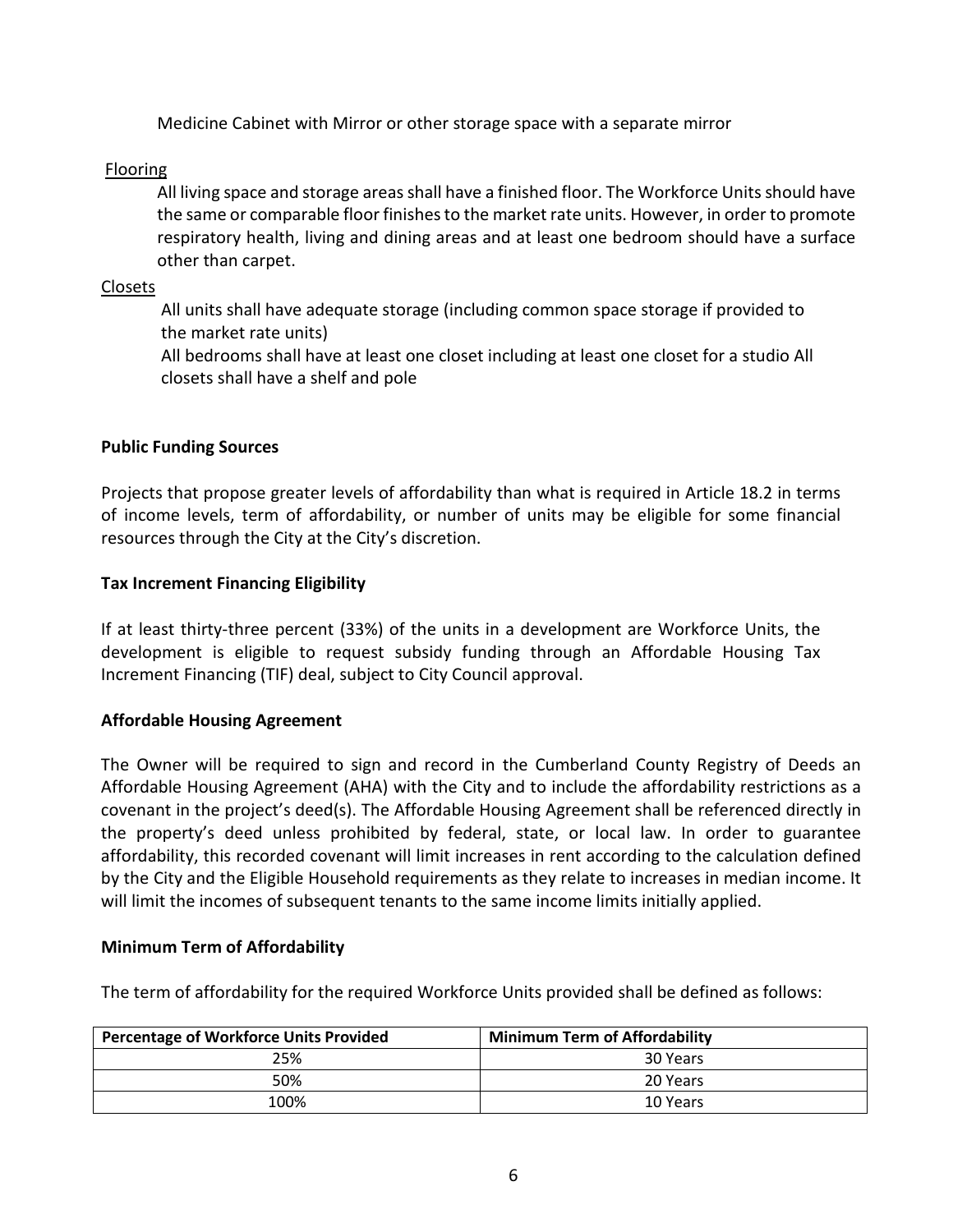For Workforce Rental Units the reduced terms of affordability will apply to all proposed Workforce Units including those in excess of the required minimum 25% of units. For example, if a rental project proposed to develop 40 units of housing of which 20 units, or 50%, would be reserved as Workforce Units, than all 20 Workforce Units would have a 20 year term of affordability.

Dwelling units created or redeveloped by non-profit educational institutions for use as housing exclusively for enrolled students of educational institutions shall not be subject to the set aside requirement of Article 18.2. If the units are no longer used exclusively by enrolled students the building will be required to meet the workforce housing standards set forth in Article 18.2

### **Reduction of Fees & Priority Review**

Notwithstanding any other provision of Chapter 14 or Chapter 6 of the City's Zoning Ordinance to the contrary, development fees shall be reduced by the City for an eligible project in the manner described in the chart below:

| Percentage of new units that are low-income or<br><b>Workforce Units</b> | Percentage discount of development fees |
|--------------------------------------------------------------------------|-----------------------------------------|
| 25% or more                                                              | 25% reduction                           |

#### **Household Preference**

Household preference for Workforce Units shall be given, to the extent permitted under law to Eligible Households, in the following order:

- 1) Current residents of the City who have lived in Portland as their primary residence for the past two years
- 2) Previous residents of the City who were displaced within the last 12 months prior to the Workforce Unit becoming available
- 3) Persons employed full time by the City
- 4) All others

The applicant for housing will be responsible for documenting their preferred status under any of the above noted categories. Documentation may include confirmed leases, bank statements, utility bills, voter registration, tax returns, insurance statements, and other reasonable documents as requested by the City or Owner to demonstrate preferred status. The City or Owner may request more than one form of documentation.

Household preference does not preclude Owners from renting to non-preferred applicants assuming applicants meet the necessary eligibility requirements and there are more Workforce Units available than eligible preferred applicants. Other preference categories may be added to specific projects or to the City's standards at a later date as appropriate.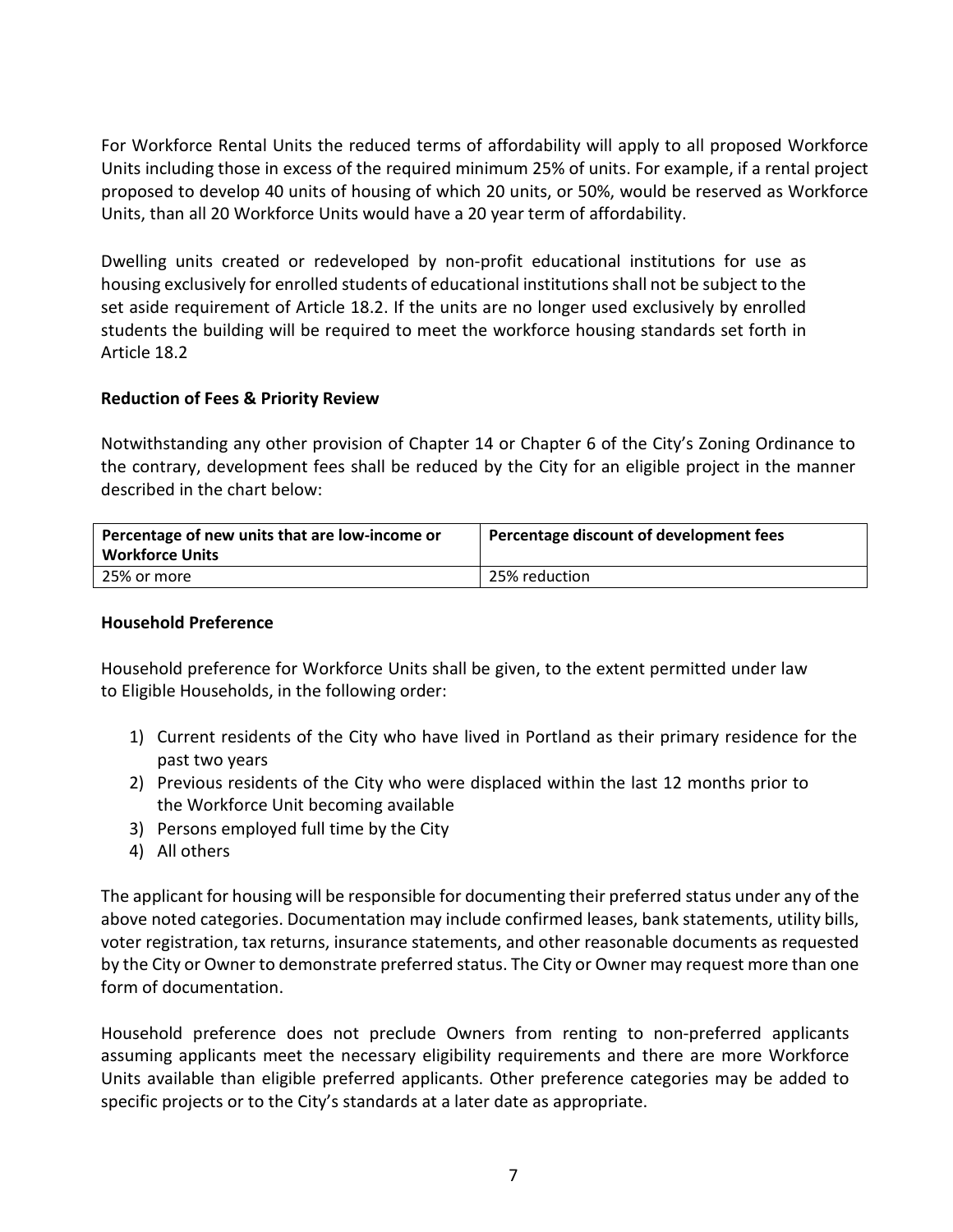## **Marketing / Selection Process**

In each instance that an Owner intends to rent a Workforce Unit, prior to listing the property for rent or renewing a lease, an owner shall first give the City written notice of such intent (the "Notice of Intent") addressed to the City's Housing and Community Development Office. The City shall make the final determination whether or not a potential household is qualified as well as the maximum allowable rental price as determined in accordance with the calculation parameters determined by the City.

Unless otherwise agreed to with the City, the following system will be followed. The Owner will place an advertisement, approved by the City, in one or more newspapers designated by the City. Interested parties will be given sufficient time to request and return a preliminary application. The City shall have the opportunity to list the property on its website for a minimum of 60 days for initial occupancy and 30 days for subsequent rentals during the marketing process to solicit interest from potential Eligible Households. The City will forward any inquiries to the Owner or their designated representative.

The Owner shall collect all necessary supporting documents for the City's final approval. The City will, at a minimum, monitor the process and review buyer qualifications, but may work collaboratively with Owners on marketing, selection, qualification, and orientation. All determinations regarding eligibility and rental amount are subject to review and final approval by the City.

#### **Maintenance of a Waiting List**

The Owner is encouraged to maintain a waiting list of Eligible Households by preferred status who have filed an application or a letter and who meet the qualifications defined herein. Such applications should include the following in order to classify the applicant: the ages, genders, and relationships of household members, gross household income, and information related to preferred status and household eligibility. It is understood that it is the responsibility of the applicant to update information, which will affect their income, household eligibility, or preferred status, and that it is not the responsibility of the Owner to verify actual status until a unit becomes available. Final approval of Eligible Households, Workforce Units, and maximum allowable rent will be decided by the City.

#### **Leases**

All leases will be a year in length with the rent consistent throughout the term of the lease. The maximum rent allowable will be determined at initial application and during any recertification process prior to the renewal of a lease. Tenant leases for Workforce Units shall include the method for updating rents set forth in these guidelines and as a condition of continued eligibility, obligate the household to report all information required by these guidelines, including providing copies of applications, recertifications, and supporting documentation used by administrators of rental subsidies and the City. The lease shall also include the method and implications of the recertification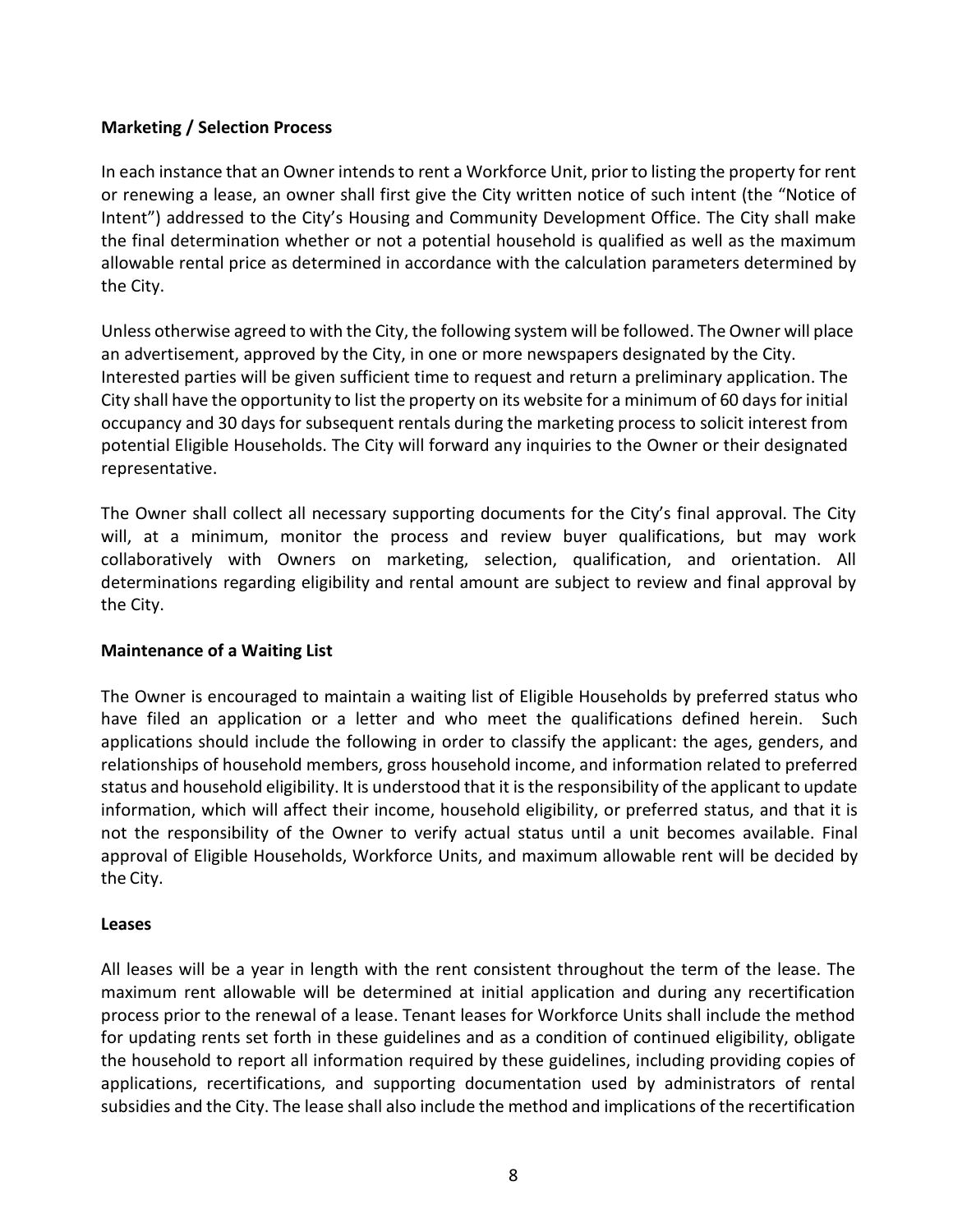process for Workforce Units as outlined in these guidelines. Eligible Households renting workforce units will be recertified annually with final approval from the City before renewing a lease.

Tenant leases shall include the method for updating of rents set forth in these guidelines and, as a condition to continued eligibility, obligate the household to report all information required by the guidelines, including providing copies of applications, recertifications, and supporting documentation used by administrators of rental subsidies. The Owner shall enforce the lease, if necessary to the point of terminating Eligible Household status, requiring market rents, and initiating and prosecuting eviction proceedings against renters of workforce units who do not report as required or whose eligibility lapses.

## **"Floating" Workforce Units**

Prior to the Project's approval, the Owner and City shall agree to the distribution, size, and bedroom type of the Workforce Units in order to include these details in the Affordable Housing Agreement (AHA). Owners are encouraged to distribute workforce units equally throughout the project. Designated Workforce Units within any development may be "floating" i.e. changed by substitution, that is, the designation of a unit as affordable does not necessarily stay with the same unit over the life of the development. The Project shall maintain the required number of bedrooms and Workforce Units as outlined in the AHA and may only switch which unit is reserved as a Workforce Unit with City approval following certain recertification situations as described in greater detail below.

## **Recertification of Workforce Units**

Prior to the renewal of a Workforce Unit's lease, the tenant shall recertify that their household meets the eligibility and household size requirements for the unit. The same process and documentation will occur as with the initial lease up of the Unit. Unless the Owner can substantiate claims that the tenant has violated terms of the lease or is refusing to adequately comply with the recertification process no other households may be considered to lease the Workforce Unit unless the current tenant chooses not to renew their lease. The Owner or their representative shall collect and compile the necessary recertification documentation. The City shall have the right of final approval. The Owner or their representative shall maintain records of the recertification process as described in greater detail in the Administration & Record Keeping section below.

# **Loss of Household Eligibility**

A unit shall lose its designation as a Workforce Unit when it no longer houses an Eligible Household. This will occur upon two consecutive recertifications wherein a once Eligible Household's income is greater than the allowed AMI and is no longer considered eligible. The recertification of all applicants may be subject to final approval from the City. In this scenario, an Owner may, with 90 days' notice, charge Market Rent. The tenant is then eligible for continued occupancy in the particular unit for one additional year following the date of the most recent recertification. After any adjustment in accordance with the above, the next available appropriate unit should be rented to an Eligible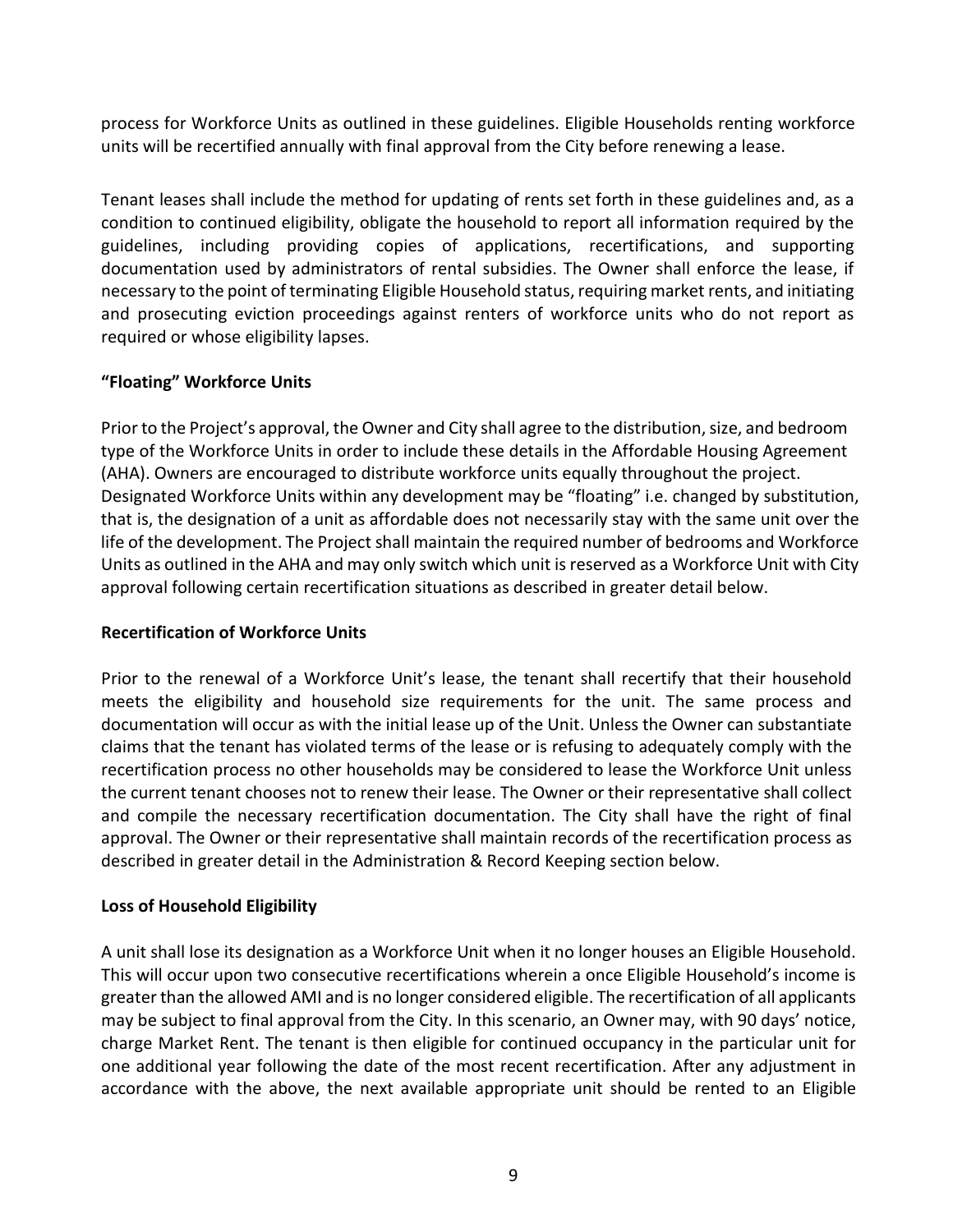Household, so as to restore and maintain the unit size, type, and mix originally intended. The City shall have final approval that any substitute unit is appropriate for satisfying the requirements intended for Workforce Units within the Project as defined within the AHA.

If no suitable alternative unit becomes available to rent as a Workforce Unit within a year of the former Eligible Household now paying Market Rent than the Owner shall not renew the former Eligible Household's lease and shall return the unit to its use as a Workforce Unit for Eligible Households. The Owner shall cooperate with the City and with any documentation that it deems necessary to approve the substitute Workforce Unit or Eligible Household.

In the case where the tenant has been accepted as a market rate tenant, the Owner shall pay to the City's Housing Trust the cash value of the difference between the maximum allowable Workforce rent and the market rent until such time as another unit has been approved by the City as an acceptable substitute Workforce Unit and occupied by an Eligible Household. Occupancy during this transition period by an over-income household will not constitute default under the conditions set forth in the AHA.

## **Household Failure to Participate in Recertification**

A household is considered to have failed to participate in the recertification process after not sufficiently responding to three written requests by the Owner or City within a 60 day period. Tenants may not be asked to participate in a recertification process more than one time per 365 day period. The City shall have final approval in regards to whether sufficient evidence has been provided to substantiate a household's failure to participate in the recertification process.

#### **Eviction**

Assuming the lease meets all federal, state, and local requirements, nothing in these guidelines are meant to restrict the right of the Owner to evict any tenant who fails to participate in the recertification process or breaches the lease with the Owner in any way. In no case shall the Owner be required to support an overall higher level of subsidy than intended by the initial distribution as outlined in the AHA. Any and all costs associated with said enforcement or eviction shall be born by the Owner.

#### **Enforcement**

The Owner will be required to record the AHA and conditions contained therein and shall file a copy of the recorded Agreement which copy shows the usual recording date, with the Cumberland County Registry of Deeds. In the case of off-site Workforce housing, the Owner shall record the AHA in the chain of title for both properties. No occupancy permit shall be issued until complete certified copies of the AHA with any attachment thereto and with the recording date(s) noted thereon, are filed with the County and suitable evidence provided to the City.

Without limitation on any other rights of the City, in the event there is a violation of any conditions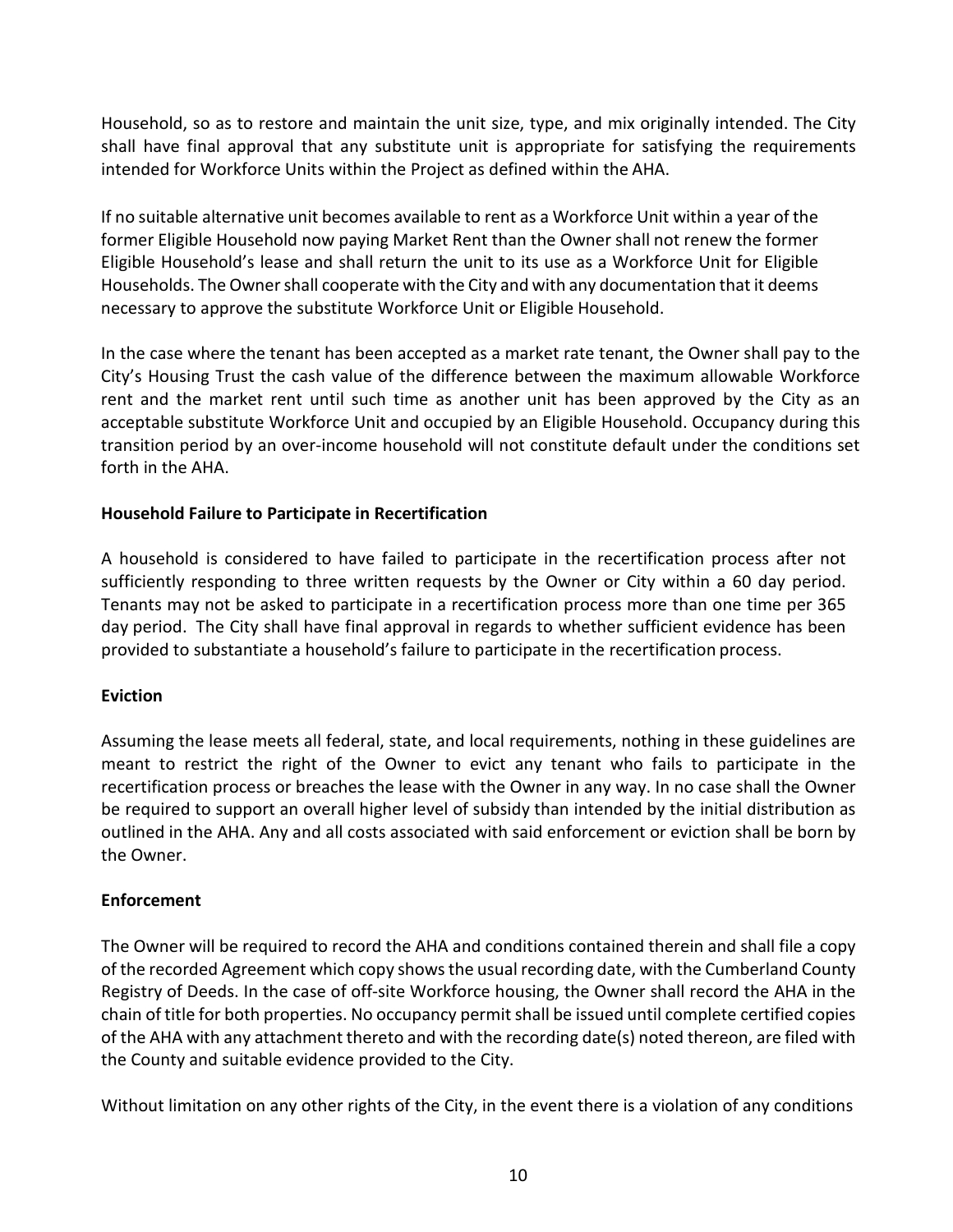contained within the AHA, the City may take any one or combination of the following steps to ensure compliance and these enforcement provisions shall be expressly authorized by and contained within the AHA:

- **Revocation or the Project's approval, Building Permit, or Certificate of Occupancy;**
- **Modification of the AHA;**
- **IF Injunctive relief to enforce the terms of the AHA;**
- Payment of money damages to the City in an amount at least equal to and as much as double the required rent and the rent being charged for the period of non-compliance;
- Any and all legal expenses incurred by the City or aggrieved tenant(s); and
- A cash payment, as provided for in Division 30 related to fee-in lieu payments, pro-rated to the number of required affordable units, made to the City if the Owner is unable to provide Workforce Units for occupancy as described in the AHA.

The Owner may request a certificate from the City stating that the Owner is in compliance with the terms and conditions of the AHA, or stating non-compliance and the actions necessary to come into compliance. The City will execute and deliver such certificate within thirty (30) business days or receipt of a written request for such a certificate. Certificates of compliance shall not be required for the leasing of any Workforce Units.

## **Administration & Record Keeping**

The Eligible Household's application, recertification forms and documentation, and any third party verifications must be maintained by the Owner throughout the Eligible Household's occupancy and for a period of at least seven (7) years thereafter. These records must be available to the City within ten (10) business days if requested. Applications and waiting lists shall also be kept on file for a period of at least seven (7) years or some other period of time if deemed reasonable by the City.

The Owner will file an annual report to the City within 60 days of the end of each calendar year providing information related to Workforce Unit vacancies, waitlists, household turnover, household size, household income, market rate rents, recertifications, and any other relevant information.

## **Cash Payment In Lieu of Affordable Units**

All projects including ten (10) or more residential units created through new construction, substantial rehabilitation of existing structures, adaptive reuse or conversion of a non-residential use to residential use, or any combination of these elements must comply with Article 18.2 of the Code. The projects will be required to provide 25% of the total number of units as Workforce housing as defined in Article 18.2 of the Code. Developers of such units are encouraged to provide Workforce Units on-site. However, in accordance with subsection 18.2.3 C 6, developers may choose to make a cash contribution to Portland's Housing Trust Fund.

The payment is the same for rental and homeownership projects. The fee for Workforce Units not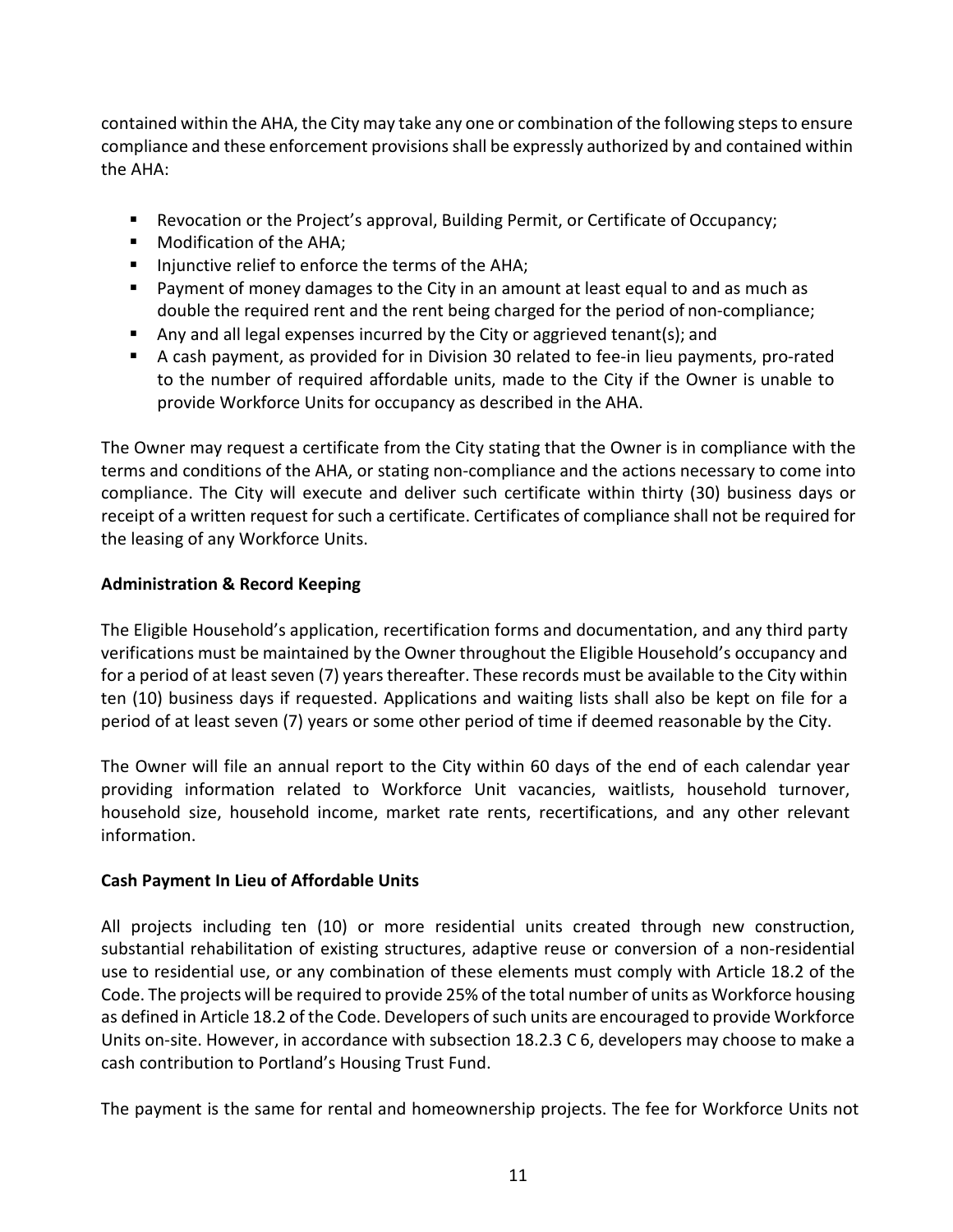provided shall be \$150,000 per unit, adjusted annually in the same manner as the fee under Article 18.1 for Housing Preservation and Replacement. For projects that are building more than one building in phases, the fee- in lieu payment shall be paid proportionally to the project's phasing. The fee is calculated up to one tenth of a fractional unit. For example, if a project is proposing 25 units and prefers to pay the fee for all units the Developer would be required to pay 6.25 times the current rate as established by the City.

All money shall be due prior to the issuance of a Certificate of Occupancy or another payment method approved by the City.

# **Off-Site Units**

A Developer may choose to satisfy the Workforce Unit requirements by providing these units offsite through the construction of new units, the restriction of existing market rate units, or the conversion of non-residential uses. In addition to the foregoing, all off-site units shall be consistent with the following provisions:

- 1. Be located within the same Census Block Group as the parcel from which the Project triggering the creation of Workforce Units is located or within 1,500 feet of the Project;
- 2. Be comparable or larger in size and bedroom count to the average units being created within the associated Project.
- 3. Be similar in quality to the units being created within the project and if needed, asdetermined by the City, shall be rehabbed to be similar in quality to a newly constructed unit.

The Developer shall determine the intent for full or partial off-site placement of Workforce Units prior to a project's approval by the City. The City shall not accept off-site units that are run down or show signs of substantial wear and deterioration. This includes heating systems, appliances, plumbing, roofing, siding, flooring, common areas, windows, landscaping/hardscape, electrical wiring, and fixtures, kitchen/bath countertops, fixtures, cabinets, bath/shower, or other typical elements of a unit or building that are nearing the end of their expected life cycle and may soon need replacement or maintenance. If other amenities, such as air conditioning, dishwasher or washer and dryer are provided for the new market rate units than comparable amenities shall be provided for the off-site Workforce Units.

Off-site units shall be delivered safe in accordance with all federal, state and local environmental regulations pertaining to lead paint, asbestos, mold, radon, and any other hazardous conditions common to residential structures. All reasonable tests, including but not limited to lead paint tests and radon tests shall be completed prior to the sale or lease of a unit.

## **Appeals**

A Developer or Owner or Tenant may appeal to the City Manager if they believe that City misinterpreted Division 30 or any subsequent agreements restricting the Workforce Units. All such appeals shall be made in writing and include a description of the City action which is being appealed